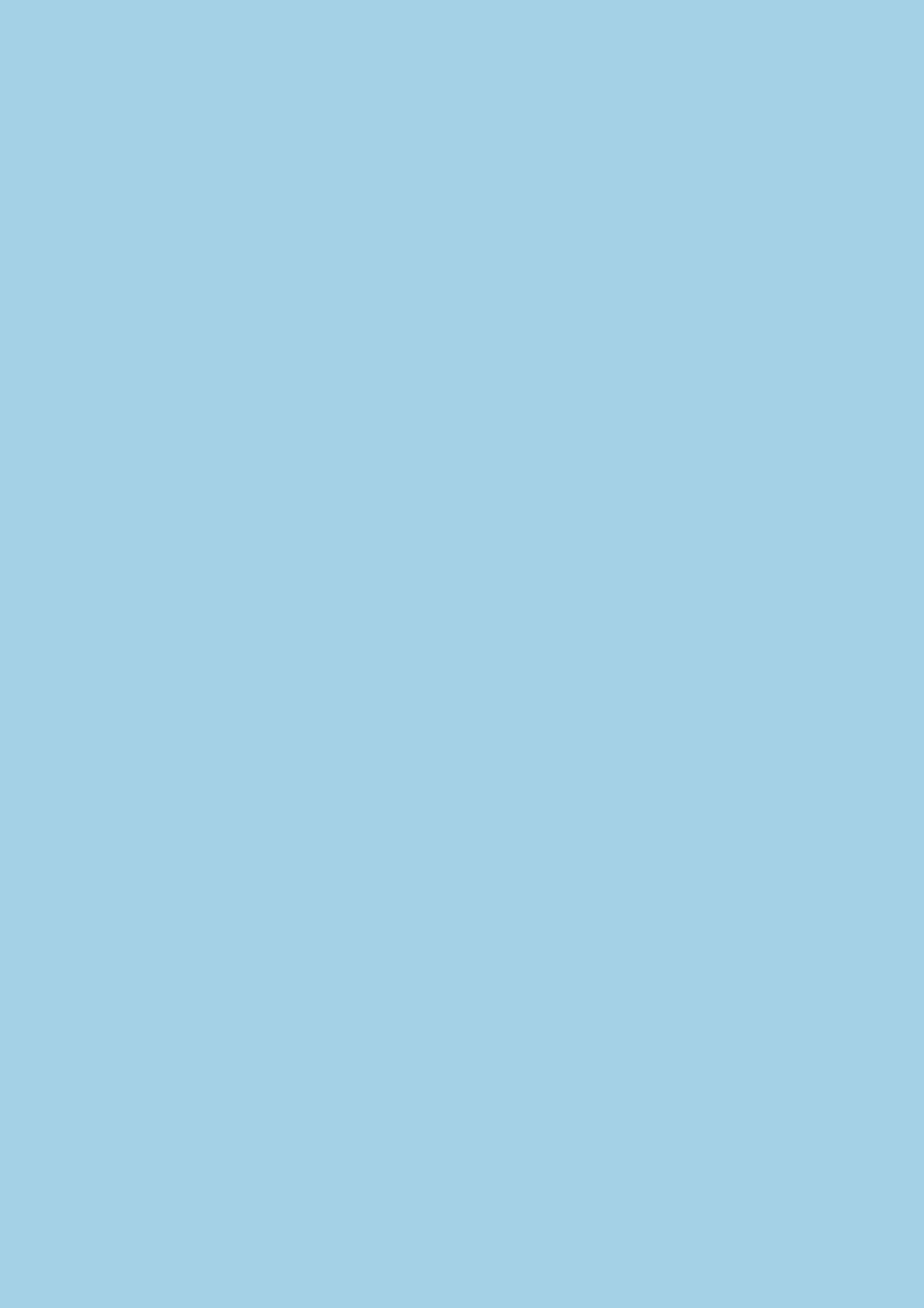#### **OVERVIEW**

This Report comprises three chapters. Chapter I presents the planning and extent of audit and a brief analysis on the expenditure of major departments along with responses of Government to the Audit Inspection Reports/Audit Reports and action taken on these. Chapter II deals with Performance Audit on Modernisation of Police Force in Jharkhand. Chapter III deals with the findings of four Compliance Audit paragraphs of various departments.

The audit has been conducted in conformity with the Auditing Standards of the Comptroller and Auditor General of India. Audit samples have been drawn based on Probability Proportional to Size (PPS) method. The specific audit methodology adopted has been mentioned in the Performance Audit. The audit conclusions have been drawn and recommendations have been made taking into consideration the views of the State Government. The main audit findings are summarised in this overview.

### **1. Performance Audit on Modernisation of Police Force in Jharkhand**

The scheme of Modernisation of Police Force (MPF) was launched in order to supplement the efforts of the State Government to modernise the police force to effectively face the emerging challenges to internal security and to reduce the dependence of the State Government on the Army and Central Armed Police Forces (CAPF) to tackle the problems of internal security and law and order. A Performance Audit on the implementation of MPF Scheme and other modernisation activities undertaken by the State Government covering the period 2013-18 revealed the following:

The State Government had not framed a State Police Act to replace the Police Act, 1861 as of October 2019. The State Police Board has not been created to frame broad policy guidelines and evaluate organisational performance against identified performance indicators. Area specific internal security scheme to deal with problems of public order and internal security has also not been framed.

### **(Paragraph 2.1.7)**

**Recommendation: The Department may frame a State Police Act, set up the State Police Board, identify performance indicators for evaluation of organisational performance and develop area-specific internal security schemes in a time-bound manner.** 

Preparation of a strategic plan to identify resource gaps and setting up milestones to bridge these by mapping the assets and resources has just begun in 2019-20. As a result, though the Department prepared Annual Action Plans (AAPs) within the tentative allocation communicated by MHA during 2013-18, these plans did not flow from any long term need assessment and planning. Further, the AAPs were submitted with delays ranging from 99 to 168 days.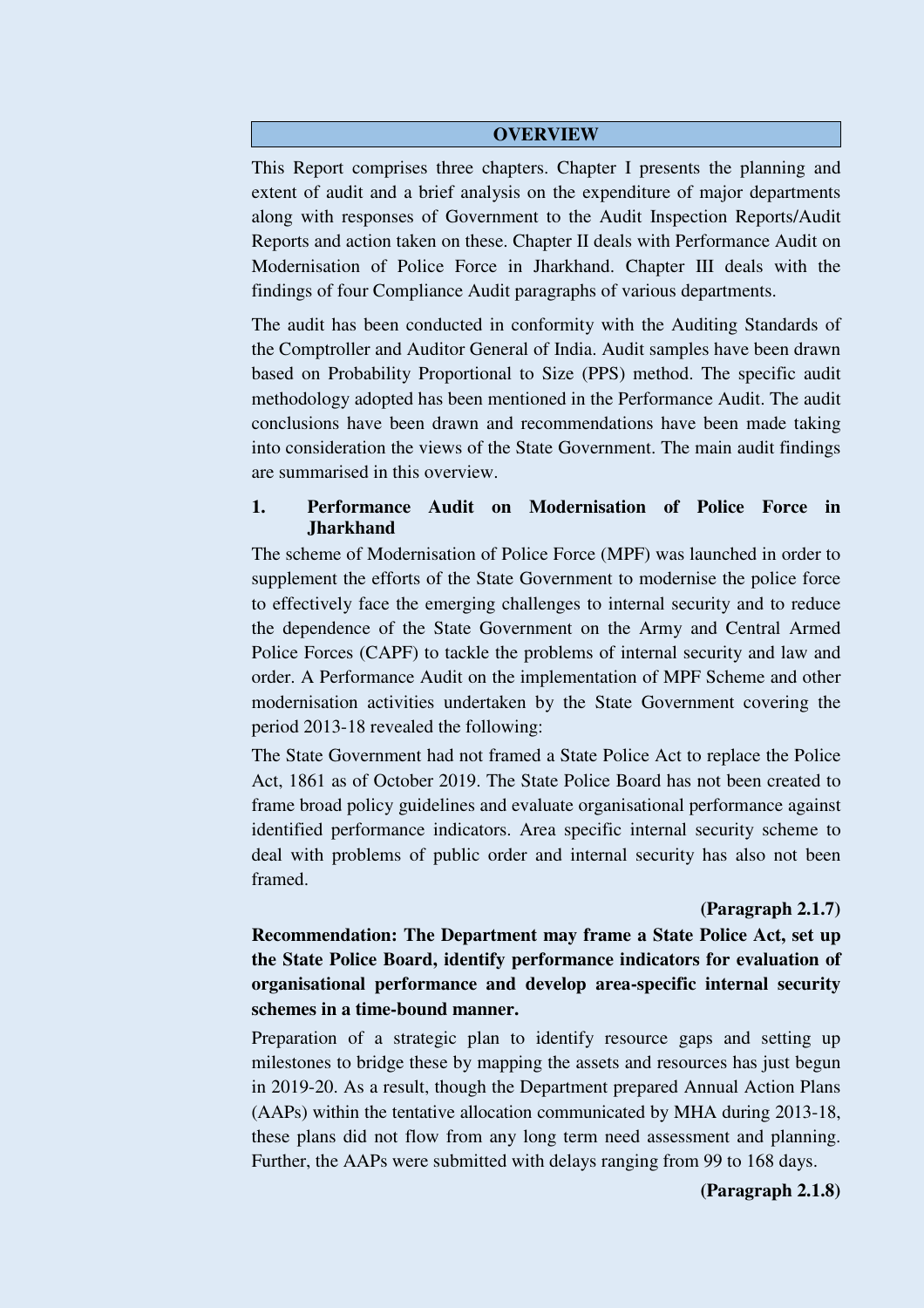# **Recommendation: The Department should complete the preparation of Strategic plan for modernisation of police in a time-bound manner from which the AAPs should be drawn up, prioritising the most deficient components of the Scheme.**

The Department did not release State share of  $\bar{\tau}$  52.25 crore under MPF Scheme and could not utilise Central share of  $\bar{\tau}$  4.22 crore during 2013-18. There was loss of central grants of  $\bar{\bar{\xi}}$  21.31 crore (2016-18) due to poor pace of utilisation. As a result, the AAPs were not fully implemented during 2013-18.

### **(Paragraph 2.1.9)**

# **Recommendation: The Department should ensure that Central funds are utilised in time and full component of State share is released.**

The State police was dependent on phased out weapons for operational purpose due to increase in shortage of modern weapons from 28 *per cent* (April 2013) to 32 *per cent* (April 2018). Besides, distribution of arms and ammunition among the field units was skewed.

#### **(Paragraphs 2.1.10.1 and 2.1.10.4)**

The shortage of BP jackets ranged between 43 and 100 *per cent* in 12 testchecked State Armed Police Force Battalions thereby increasing the risk of casualties during operations.

#### **(Paragraph 2.1.11.1)**

The Department was yet to fix norms for different kinds of vehicles to be attached with police units keeping in view the hilly terrain and jungle tracks of the State besides risk of landmines during Naxal operations. Out of 545 Special Report Cases analysed in 41 test-checked Police stations/Out posts, the response time was more than two hours in 116 (22 *per cent*) cases.

### **(Paragraphs 2.1.12.1 and 2.1.12.3)**

The Department could not maintain the minimum level of efficiency in communication due to shortage of communication sets which ranged between 37 and 71 *per cent*. Further, the State police was mainly dependent on analog sets (91 *per cent*), which are susceptible to interception, for communication.

### **(Paragraphs 2.1.13.1 and 2.1.13.2)**

**Recommendation: The Department should complete the mapping of assets and resources and identify sources of funds to procure weapons, communication sets, BP jackets and other security equipment and expedite the purchases to adequately equip the State police forces.** 

Counter Insurgency and Anti-Terrorism trainings were provided to police personnel who were above the stipulated age norms. Further, proper training was not being imparted to police personnel due to absence of instructors, training equipment and other facilities in the training institutes. Sufficient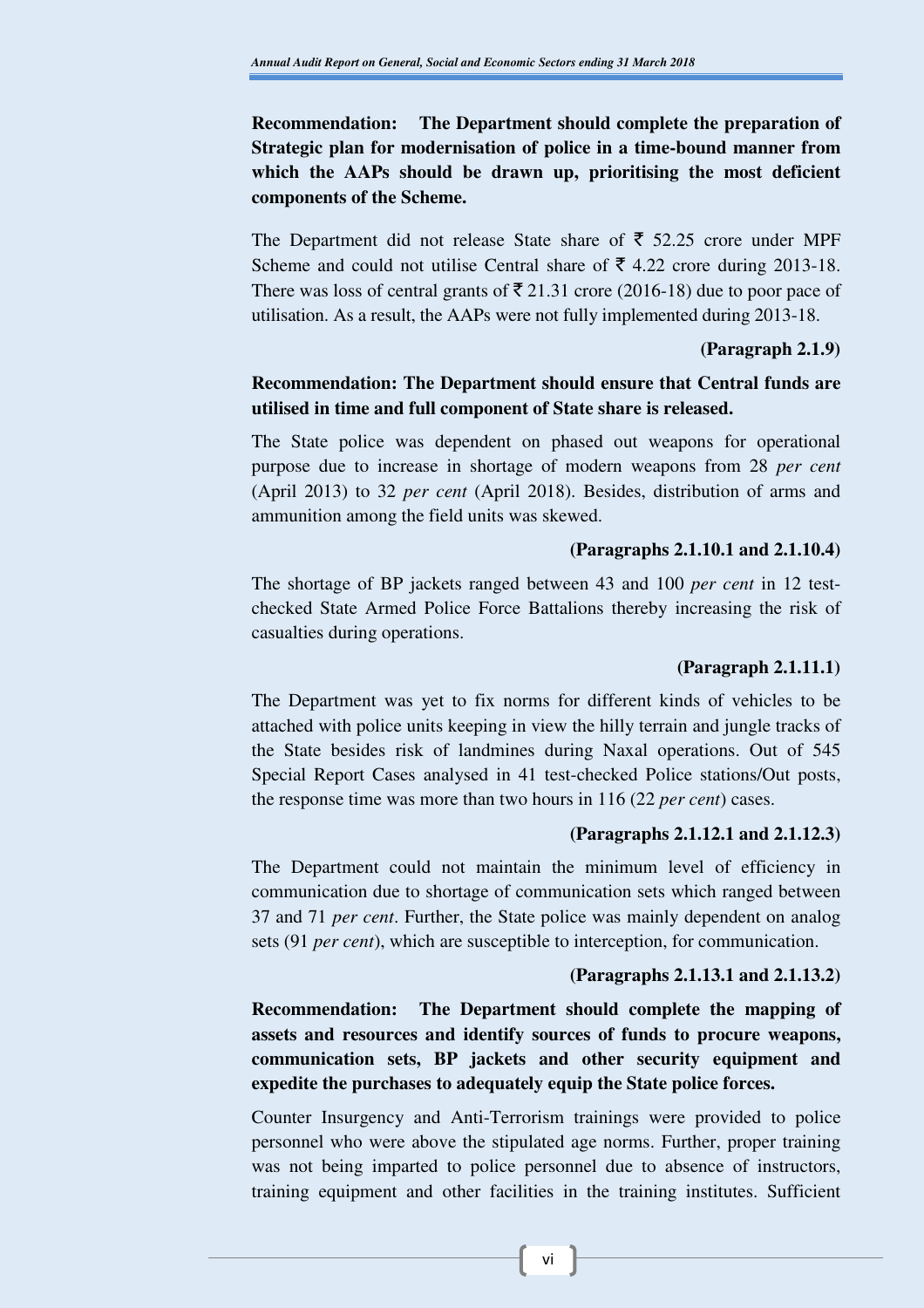target practice was not provided to police personnel due to shortage of ammunition and non-availability of firing ranges. Besides, 35 *per cent* of police personnel, imparted training in four test-checked training institutes, could not clear the final tests.

### **(Paragraph 2.1.14)**

# **Recommendation: The Department should ensure that the training institutions are adequately equipped with modern systems and facilities to impart quality training to the police personnel.**

Forensic set up was not up to the mark at the district, regional and State level. The State Forensic Science Development Board, responsible for ensuring continuous development of forensic science services, remained non-functional after its creation in September 2011. The Department did not set up five divisions of State Forensic Science Laboratory, obtain NABL accreditation and finalise the "Jharkhand State Forensic Science Laboratory Service Rules 2012 (Recruitment Rules)". Vacancies of 64 *per cent* in technical posts and 93 *per cent* in non-technical posts coupled with shortage of facilities resulted in delay in analysis of exhibits for more than five years (19 *per cent* involving 934 out of 4,795 pending cases) and for one to five years (56 *per cent* involving 2,681 out of 4,795 pending cases).

#### **(Paragraph 2.1.15)**

**Recommendation: The Department should establish the remaining five divisions of the SFSL, appoint technical and non-technical staff, take action to get NABL accreditation and finalise the "Jharkhand State Forensic Science Laboratory Service Rules 2012 (Recruitment Rules)" on priority**.

Housing facilities for police personnel were not sufficient and could accommodate only 8.66 *per cent* of police personnel. Construction of five police lines at Giridih, Hazaribag (JAP-7), Koderma, Latehar and Lohardaga could not be completed and made operational even after 11 years of commencement despite incurring expenditure of  $\bar{\tau}$  170.21 crore. Test-checked Police stations and Out-posts lacked basic facilities like buildings, magazines, separate lock-up, boundary wall, watch tower, barbed wire fencing etc.

#### **(Paragraph 2.1.16)**

**Recommendation: All the incomplete civil works should be completed at the earliest and put to use. Survey to identify infrastructural damages/deficiencies in Police stations, Out posts and Police lines may be completed at the earliest and a time bound plan should be drawn up to address the shortcomings.** 

The State police continue to be dependent on the CAPFs for curbing the Naxal menace. Analysis of operations in the test-checked districts revealed that 69 *per cent* operations were conducted solely by CAPFs, 25 *per cent*